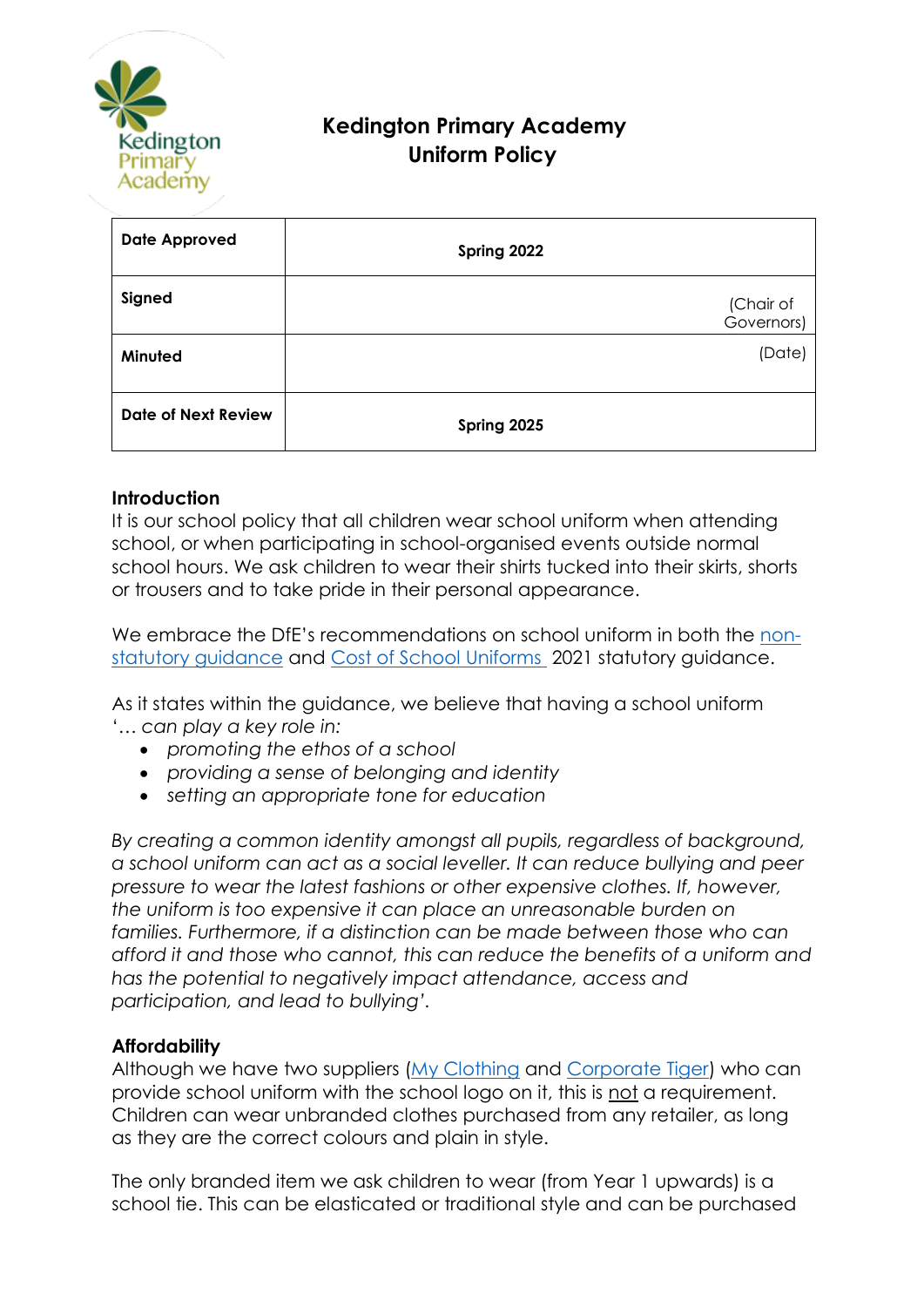from the school office via ParentPay. This meets the requirements of the DfE guidance as it is an item that should last a long time.

The school has a large stock of donated second hand uniform that parents and carers are encouraged to help themselves to without charge. This is on a rail that is brought outside at drop off and pick off times at the end of each term (weather permitting). Parents can also contact the office if they would like any items.

# **A full list and more detail about the specifics of our school uniform can be found in Appendix 1**

# **PE Kit**

- Children should wear a plain white T-shirt and black shorts for PE
- Trainers are required. Separate indoor plimsolls are not
- Football boots should not be worn unless specified (eg for football club, along with shin pads)
- In colder weather a dark-coloured plain tracksuit is required. Black leggings can be worn.

#### **From September 2022, we are asking that only plain black or navy tracksuits /leggings are worn.**

Children should come into school in their PE kit on the days they have PE to save on changing time.

# **Jewellery, Hair Ornaments, Make-up, Nail Varnish and Headscarves**

- Jewellery is not permitted except small stud earrings.
- We ask that earrings are not worn on PE Days. If they are, then they need to be taped over. Please note: Teachers are not permitted to remove earrings.
- Hair bands, ribbons/bows or 'scrunchies' should be plain and either green, green and white checked, or black. They should not be too big.
- Hairbands should not have objects attached to them such as flowers.
- Make up and nail varnish should not be worn to school unless for an out of school hours function, for example a school disco.
- Pupils are free to wear a headscarf if they wish to. These must however, be plain and either white, green or black. Headscarves of the type which drape to shoulder length or just below are acceptable.

#### **Hair**

- Long hair (below the shoulder) should be tied back for both boys and girls
- Hair should not be coloured and should not be of a style that is too outlandish with lots of gel etc.

#### **Footwear**

• Shoes should be flat, plain and black shoes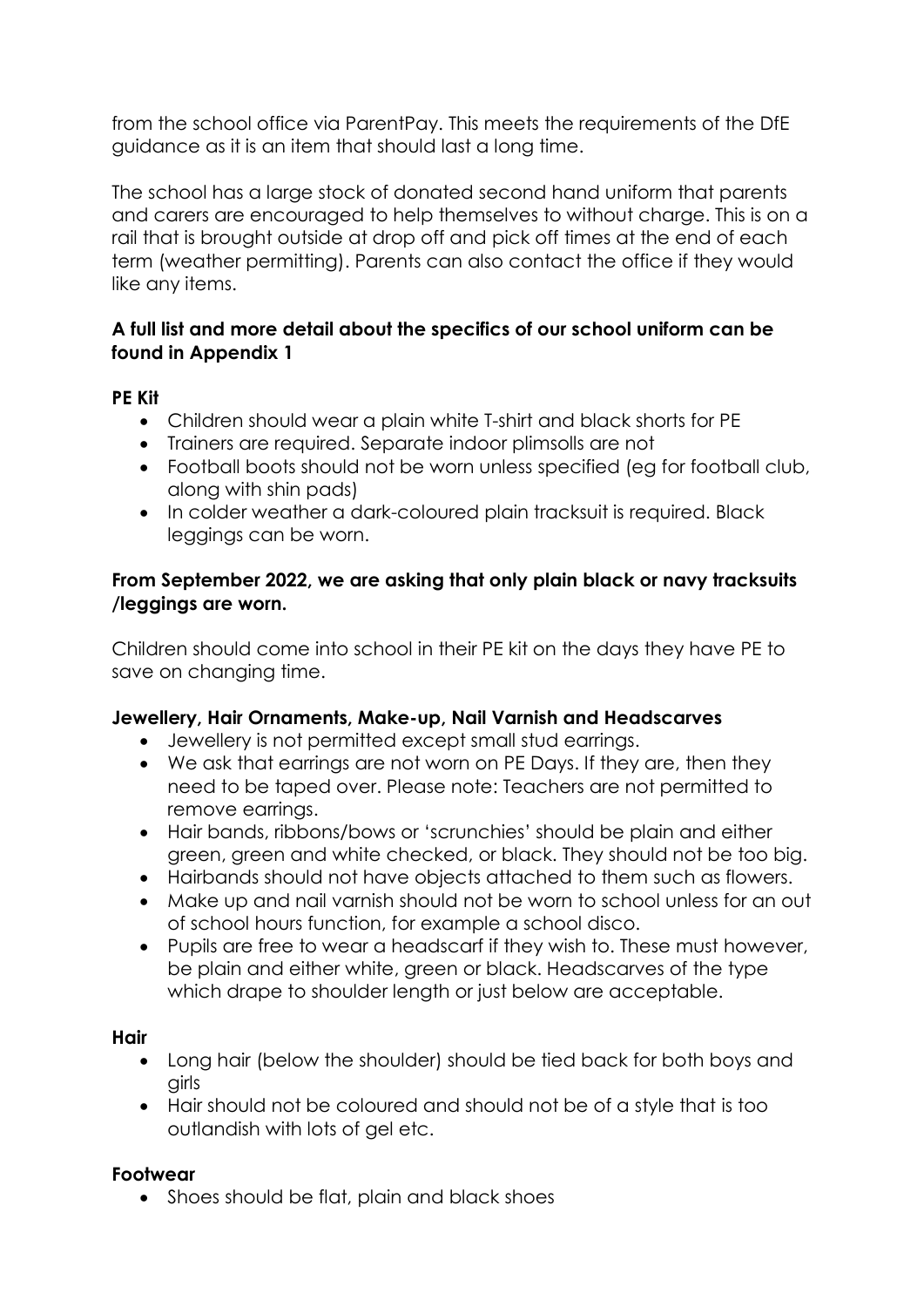- For health and safety reasons, open toed shoes and sandals are not allowed.
- Shoes should be worn, not boots (as these make it difficult for children to sit on the floor, e.g. in assembly)
- In bad weather, it is recommended that children come to school in wellies and bring school shoes to change into
- At some points in the year, when the field is muddy, we may ask that a pair of outdoor shoes or wellies are brought in to change into at break times
- Tights and socks should be plain and black, grey or white

# **Coats etc.**

- Children should bring a coat to school every day as they will still go out to play in light rain and drizzle
- It is recommended that coats are waterproof and have a hood
- Children can bring hats, scarves, gloves etc
- In the summer, we recommend that children have a sun hat

# **Bags**

• Cloakroom space is limited so we ask that children bring bags that are not too large and carry their lunchbox separately if they have one. Book bags are ideal.

# **Optional Summer Uniform - from Easter to October Half Term**

- Children can wear a green and white checked summer dress
- All children can wear a white polo shirt (without a tie)
- Shorts can be worn all year round

#### **The Role of Parents**

We believe that one of the responsibilities of parents is to ensure that their child has the correct uniform and PE kit, and that it is clean, in good repair and that the child's name is written on all items. If a parent has difficulties for any reason, they are asked to speak confidentially to the Headteacher to discuss the issues. Parents should be assured that we will do all we can to help.

Children who arrive at school wearing non-school uniform or PE kit, may be loaned an appropriate item from school. If there is a serious breach of the school uniform expectations, parents may be contacted and asked to bring in the correct item of uniform. If there are ongoing issues, parents will be contacted to discuss the matter. We will always aim to work together to resolve any disputes. If parents feel their dispute has not been satisfactorily resolved, the school's complaints procedure, as outlined in the Complaints Policy, should be followed.

The school welcomes children from all backgrounds and faith communities. We will be sensitive to the needs of different cultures, races and religions and will endeavour to accommodating these needs, without compromising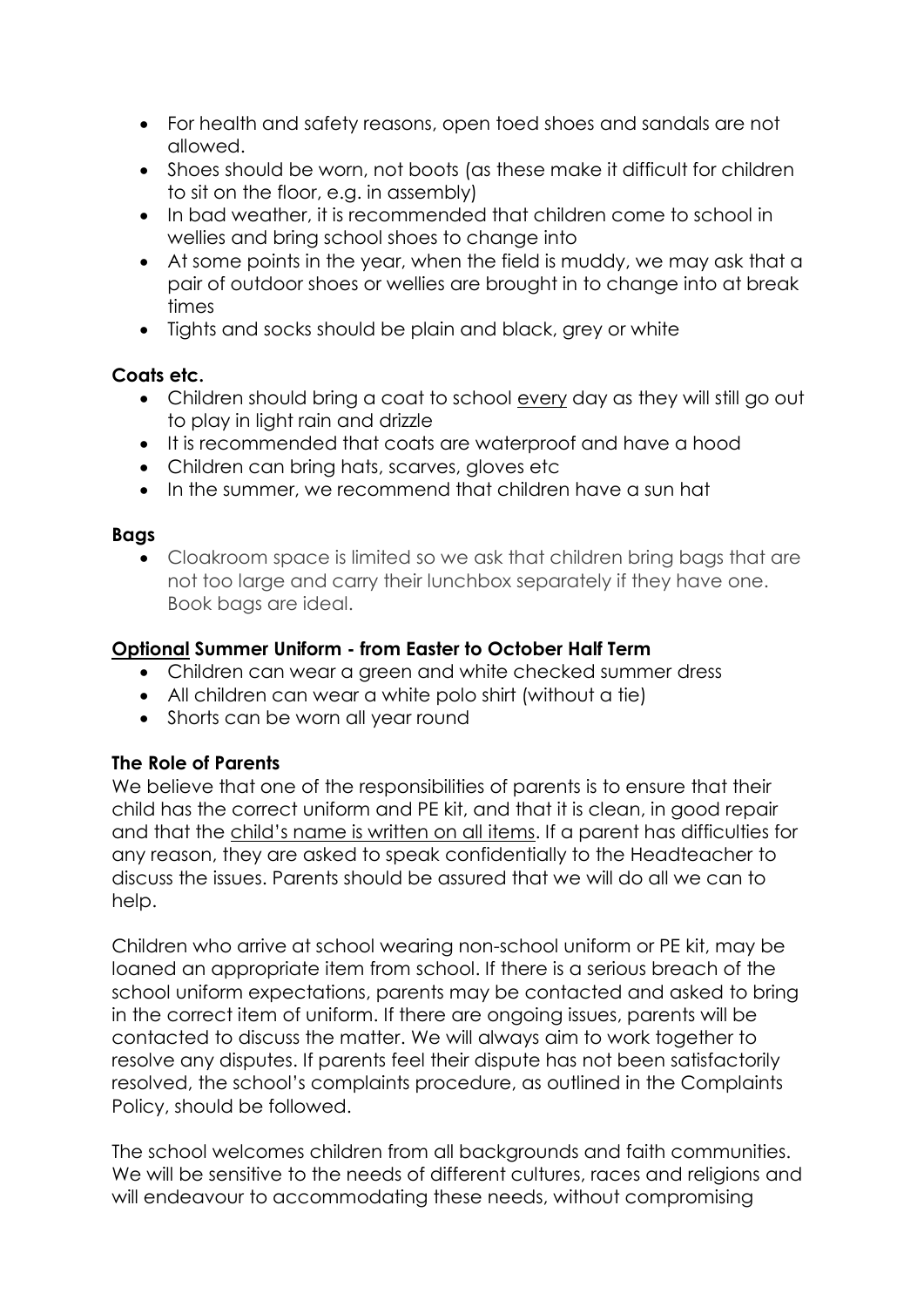important school policies, such as school safety or discipline. If there are serious reasons, for example on religious grounds, why parents want their child to wear clothes that differ from our school uniform, the school will consider such requests sympathetically. If any parent would like to request a modification to the uniform policy they should, in the first instance, contact the Headteacher.

Adjustments can also be made when needed to support the needs of children with additional needs, in agreement with the Headteacher (see Special Circumstances, below).

# **The Role of Staff**

Staff should support the leadership team in maintaining high standards of uniform dress.

**Where pupils fail to wear the correct uniform, staff should make discreet and sympathetic enquiries.** Where pupils are wearing the correct uniform, staff should give positive encouragement. Staff should also be aware that sometimes a pupil's standard of dress may indicate care issues at home. If this is suspected, it should be referred to the Designated Safeguarding Lead (DSL).

# **The Role of Governors**

The governing body supports the headteacher in implementing the school's uniform policy. In adopting this policy, the governing body will consider:

- how the uniform can create a shared identity and common sense of purpose
- what is required practically for classroom lessons or for sport
- obligations under the [Equality Act 2010,](https://www.legislation.gov.uk/ukpga/2010/15/contents) the [Human Rights Act](https://www.legislation.gov.uk/ukpga/1998/42/contents)  [1998](https://www.legislation.gov.uk/ukpga/1998/42/contents) and DfE statutory quidance
- safeguarding and health and safety considerations
- the wishes of parents and pupils

It liaises with the Headteacher to ensure that the policy is implemented legally, fairly and with sensitivity.

# **Special Circumstances**

Temporary or long-term exemption from wearing the prescribed uniform or certain elements of it. This will usually be on medical grounds or for other exceptional circumstances. The headteacher will have the ultimate decision on granting or refusing this.

# **Discipline**

The Headteacher has the authority to discipline students for not wearing correct school uniform. We will always aim to take a supportive approach in the first instance and work with children and their families to resolve any issues.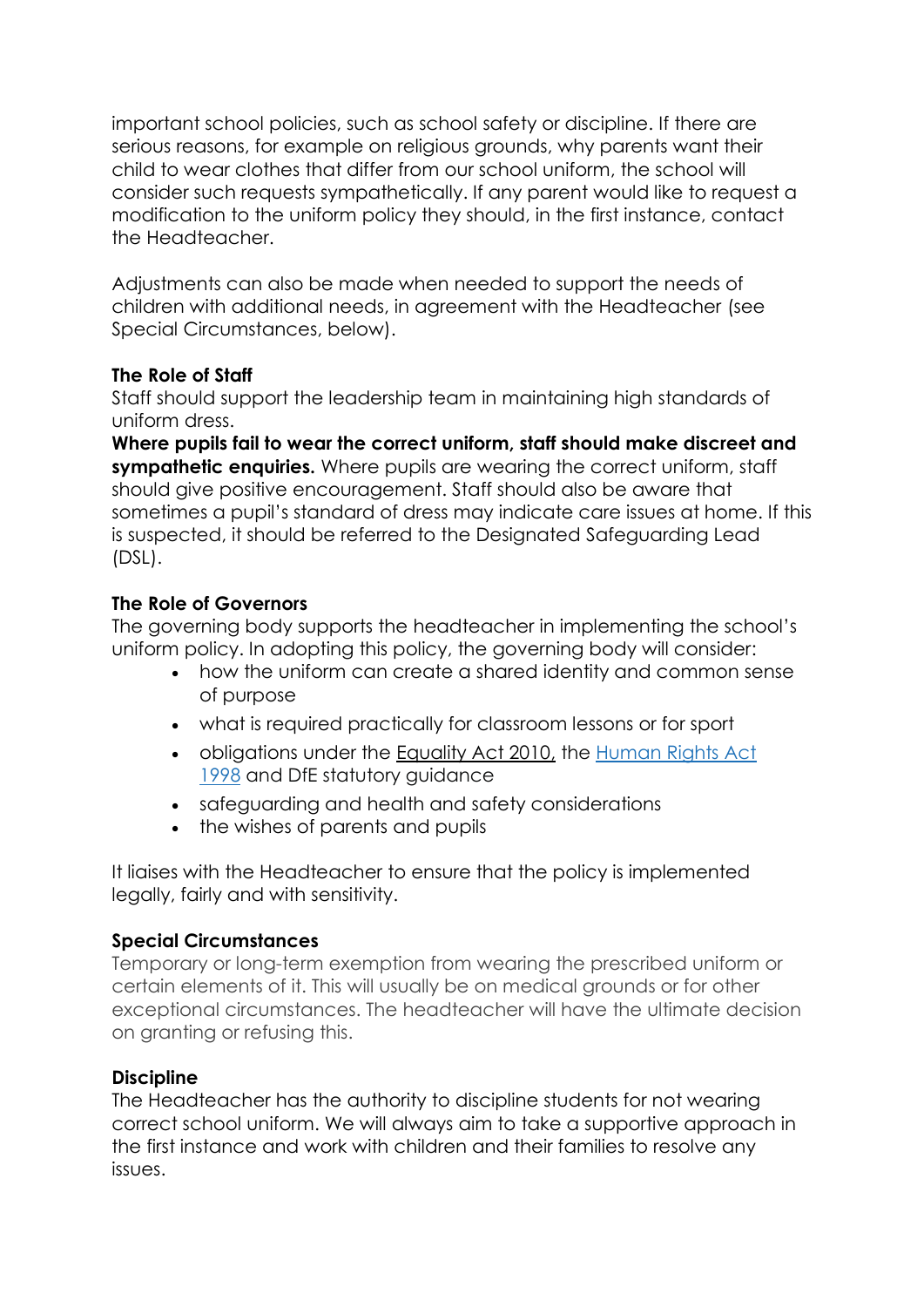#### **Lost Property**

Any unidentified items of school uniform will be taken to the lost property box in the hall. Children are encouraged to look here to reclaim lost property. From time to time the lost property box will be put outside for parents and carers to look through. Once reasonable measures have been taken to reunite items with their owners, they will be disposed of.

#### **Monitoring and Review**

The governing body monitors and reviews the school uniform policy by:

- seeking the views of parents, to ensure that they agree with and support the policy;
- considering, with the Headteacher, any requests from parents for individual children to have special dispensation with regard to school uniform.